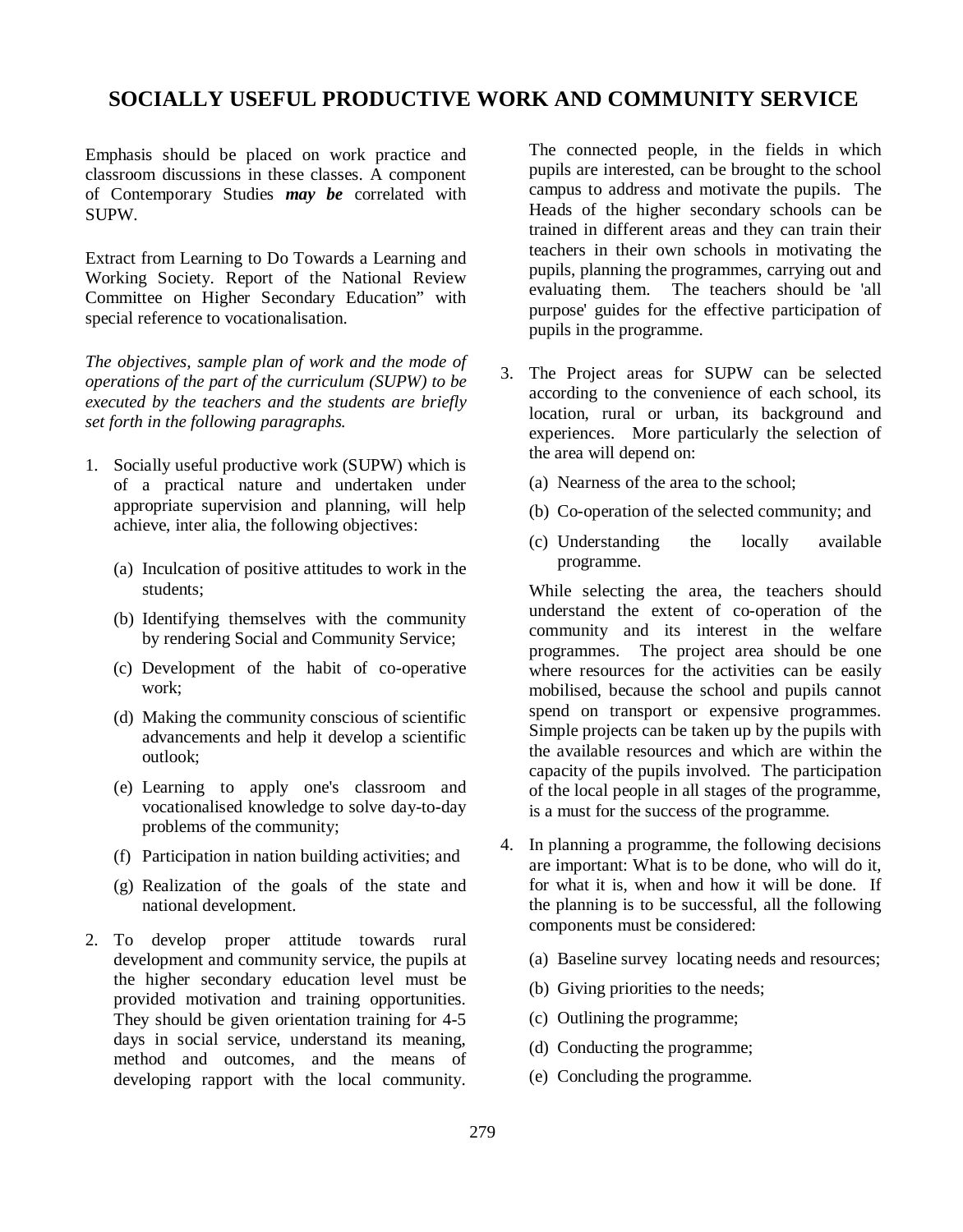A simple survey should be conducted by the pupils in their selected project areas, to help them to understand the needs of the people, the resources available in the area, and decide what could be done by them. With the help of all the teachers in the school, and based on the needs of

the people, programmes can be outlined for the specified period of work (two years) in the community. Annual work plans can be prepared by the teachers as a guidepost for both the teachers and the students. A sample plan on a savings campaign is given below.

|                           | <b>Week Purpose</b>                                                                              | <b>Methods</b>                                                | Persons to be<br><b>Involved</b>                                  | Place to be adopted                      |
|---------------------------|--------------------------------------------------------------------------------------------------|---------------------------------------------------------------|-------------------------------------------------------------------|------------------------------------------|
| $\overline{I}$            | Contacting the village<br>leaders and people.                                                    | Home Visits.                                                  | Pupils, teachers and<br>local leaders.                            | Individual houses.                       |
| $\amalg$ &<br>III         | Baseline survey to<br>learn the income and<br>expenditure and<br>savings pattern in the<br>area. | Interview                                                     | Homemakers, teachers   Individual houses.<br>and pupils.          |                                          |
| IV                        | Introduce the need and<br>method of savings.                                                     | Group meetings,<br>charts, posters and<br>exhibits.           | People, District,<br>Savings Officer. Pupils<br>and teachers.     | Community hall or<br>School.             |
| $\mathbf{V}$              | Explaining various<br>methods of savings.                                                        | Home visits, Group<br>discussion with charts<br>and pamphlets | Pupils and teachers<br>Gram Sevikas and<br><b>Gram Sevaks</b>     | Individual houses.                       |
| VI                        | Helping them to reach<br>the Post office.                                                        | Field visits,<br>Discussions,<br>Demonstrations.              | Postmaster, leaders in<br>the community, pupils<br>and teachers.  | Post Office.                             |
| VII                       | Educating the people<br>on Bank Saving.                                                          | Lecture-cum-<br>Discussion.                                   | Representative from<br>nearby bank, pupils<br>and teachers.       | School.                                  |
| <b>VIII</b>               | Helping people to go<br>to the bank and open<br>savings accounts.                                | Field Visits,<br>Discussion.                                  | Interested people,<br>Bank Manager, Pupils<br>and teachers.       | Bank.                                    |
| IX                        | Educating the people<br>in economic<br>improvement                                               | Lecture-cum-<br>Discussion.                                   | <b>Small Scale Industries</b><br>Officer, Pupils and<br>Teachers. | Community Hall.                          |
| $\boldsymbol{\mathrm{X}}$ | Starting simple<br>income-generating<br>programmes.                                              | Demonstration.                                                | Pupils, Teachers.<br>Concerned People.                            | Community Hall and<br>individual houses. |
| XI                        | Follow-up (continued).                                                                           | All methods and<br>techniques.                                | Concerned people.                                                 | Appropriate places.                      |

# **A Sample Plan of Work (Savings Campaign)**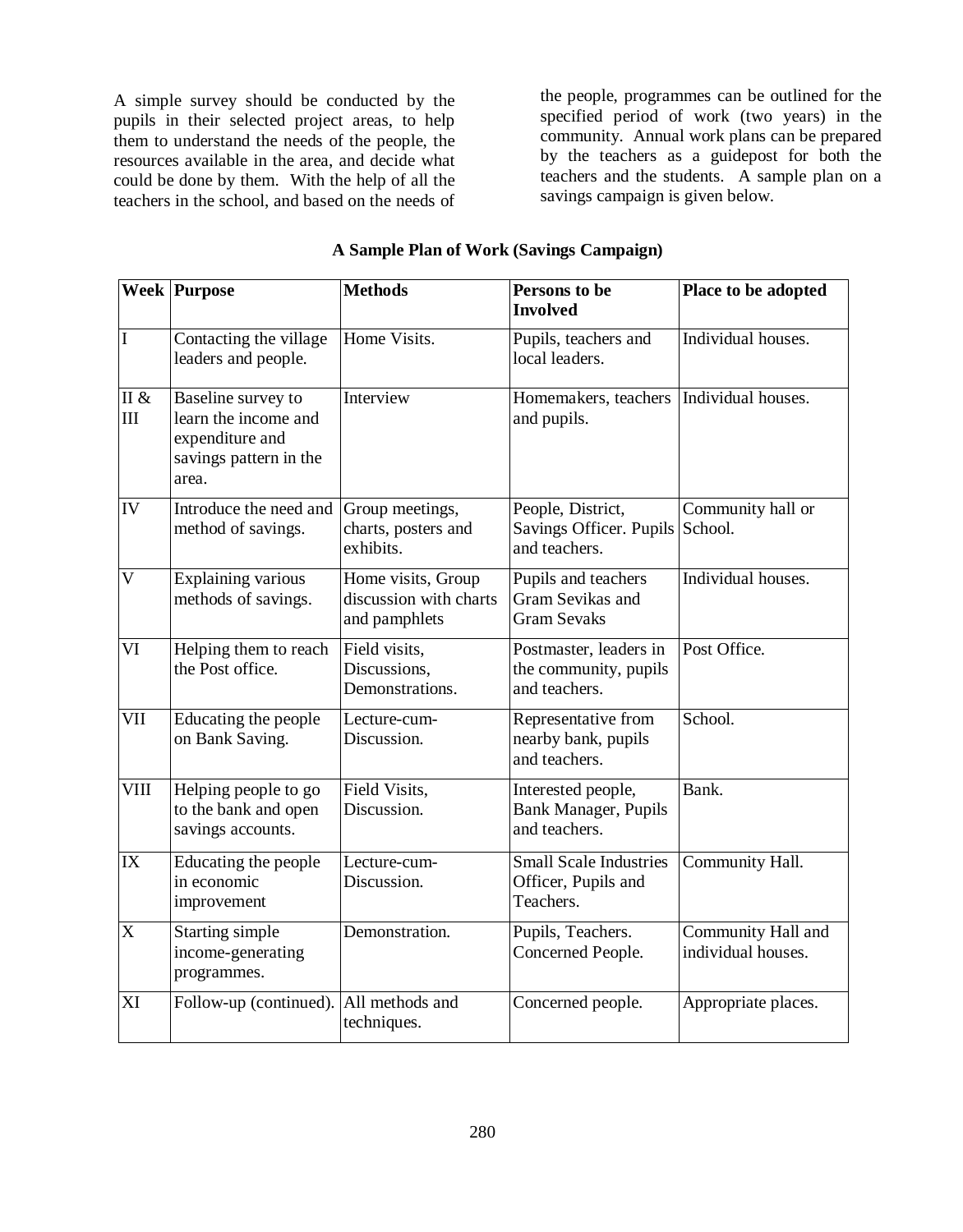- 5. Utilization of available infrastructure for the planning, execution and evaluation of the programmes is important in order also to minimise the expenditure and effort. The teachers should know the infrastructure available and be aware as to how to make use of them for the success of the programme. The infrastructure available for the welfare of the community is:
	- 1. District Collectorate
	- 2. Panchayat Union
	- 3. Village Panchayat
	- 4. Elementary School
	- 5. Primary Health Centre
	- 6. Municipality
	- 7. Small Savings Organisation
	- 8. Field Publicity Office
	- 9. Sarvodaya Sangh
	- 10. Local Organisations, such as, Parent Teachers' Association and Service Clubs - such as, Rotary, Lion's, Jaycees and others.

To get the assistance and co-operation of those who make up this infrastructure, they should be apprised and involved at all the stages of the programme development - from the planning, through execution to evaluation.

- 6. The programmes selected must be suitable to the age level and competencies of the pupils and the needs of the community. Both general types of productive programmes and specific productive projects related to the subject matter of each student can be undertaken. The following general programmes can be undertaken by all the pupils irrespective of their subjects (electives) of study:
	- (a) Fact finding;
	- (b) Tree Planting;
	- (c) Cleanliness and Sanitation;
	- (d) Deepening ponds, construction of contourbounds, community halls, road laying;
	- (e) Small Savings Drive;
	- (f) Health and Nutrition Education;
	- (g) Celebration of National Days and festivals;
	- (h) Organising film shows;
	- (i) Organising libraries/book banks and mobile laboratories;
	- (j) Hospital work;
- (k) Conducting programmes in balwari (games and music);
- (l) Coaching children;
- (m) Adult literacy;
- (n) Camps in the adopted area.

Students who are pursuing language studies should take up Adult Education under Socially Useful Productive Work.

7. The Socially Useful Productive Work should, as far as possible, be allied to the electives chosen by the students, allowing also for any other kind of work depending upon the facilities available in the neighbourhood. The students who are studying Home Science may, for instance, work with the community for improvement of the nutritional status of the population, utilising the local products for developing cheap and wholesome diets. The students of Chemistry may undertake useful work of soil fertilisers and water, removal of pollution, utilisation of wastes, etc. Those of Physics may similarly work on rural electrification, improvement of small and cottage industries, etc. Biology students may serve in primary health centres and promote other health measures or help farmers, horticulturists, etc., for improving productivity. Political Science students may work with Panchayat Administration, local bodies, etc., for purposes of improving various services to the community.

The above are illustrations of the kind of Socially Useful Productive Work which the students, pursuing academic studies, may undertake. Obviously, there are many more areas that can be tackled in one's own environment. A list of certain subject matter related activities is set forth:

- *(1) Indian Languages*
	- (i) Writing short stories and skits.
	- (ii) Developing leadership qualities and through education debates.
	- (iii) Developing artistic tendency painting, drawing and other fine arts.
	- (iv) Promoting national integration.
	- (v) Encouraging them to read newspapers knowledge about current affairs.
	- (vi) Adult literacy and adult education.
	- (vii) Coaching school children.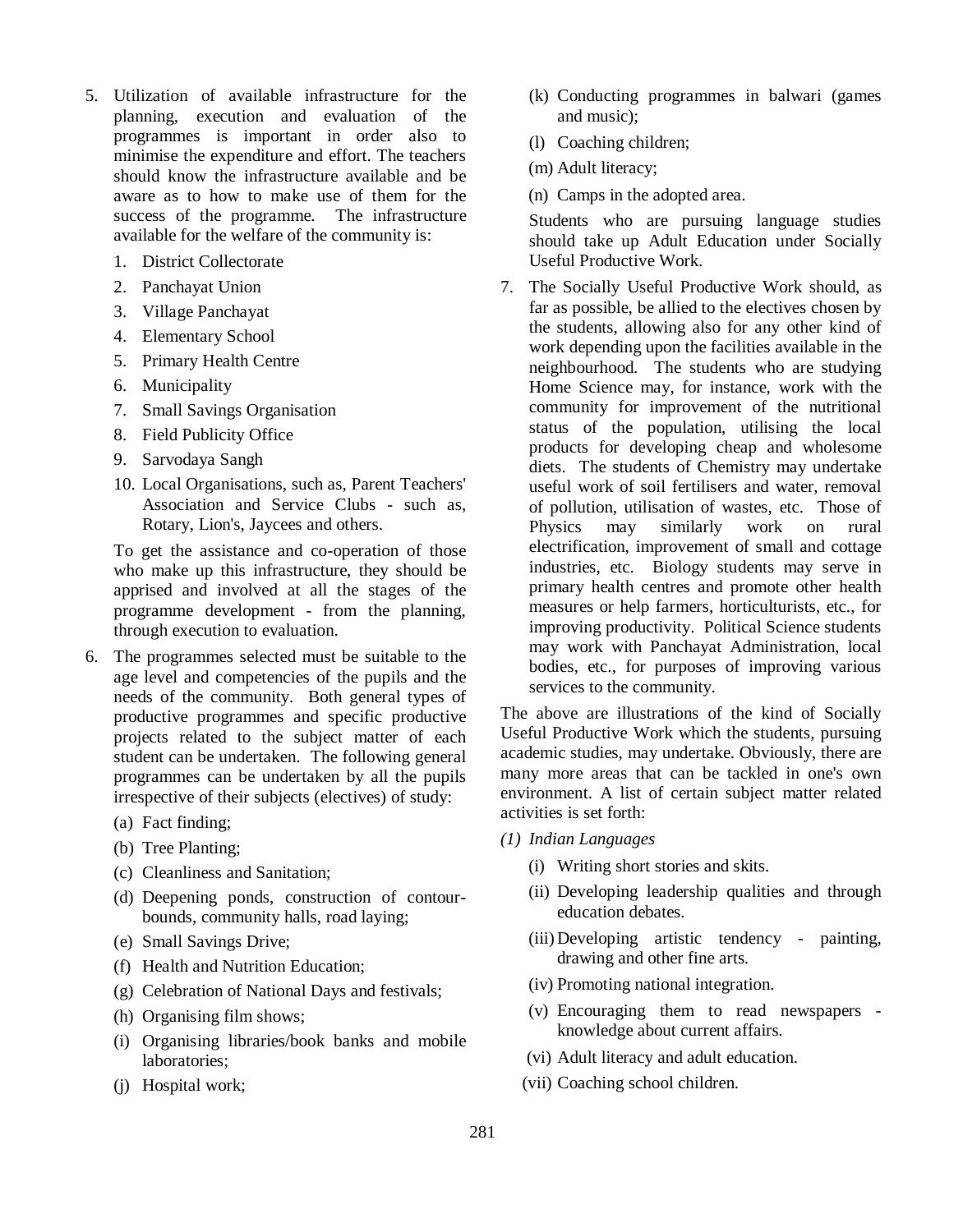### *(2) History*

- (i) Dramatisation programmes.
- (ii) Screening historical films.
- (iii) Publication of historical leaflets and booklets.
- (iv) Organisation of exhibitions of historical value.
- (v) Debates and oratorical competitions as regards the political set up of the country.
- (vi) Discussions and utilisation of local resources.
- (vii) Encouraging the pupils to adopt such hobbies as are of educational value.
- *(3) Geography*
	- (i) Radio broadcasts on weather conditions.
	- (ii) Making the villagers to understand the radio broadcasts.
	- (iii) Working models of volcanoes and earthquakes.
	- (iv) Survey work of the lands and roads.
	- (v) Attending the Panchayat Union Meetings and discussions.
- *(4) Mathematics*
	- (i) Encouraging the pupils to learn mathematics by pointing out its use in the world at present.
	- (ii) Helping the adults and unemployed to run a co-operative store selling goods at controlled price.
	- (iii)Teaching them to make toys with simple models like triangles, spheres etc.
	- (iv) Helping them to discriminate between British units, and the metric system.
	- (v) Helping them to be aware of the units and measurements so that they cannot be cheated in shops. This can be done by actually showing the weights, scales and meter scale.
- *(5) Physics*
	- (i) Giving basic knowledge about how to prevent electric shock accidents.
	- (ii) Giving knowledge about how lightning and thunder occur and what are the uses of lightning and thunder and the thunder arrester.
	- (iii)Teaching how we receive sound from the radio which is relayed from the Radio Station.
	- (iv) Preparing hot water with the help of solar heat or energy.
- (v) Giving knowledge about how to produce artificial rain.
- (vi) Teaching how to get electricity from water and steam.
- (vii) Giving basic knowledge about how to operate the machines like washing machine, grindingmachine, electric cookers, etc.
- (viii)Giving knowledge about how sound is produced from various sound instruments.
- *(6) Chemistry*
	- (i) Preparation of soap and washing soda.
	- (ii) Explaining the uses of Dettol and Phenyl for cleanliness.
	- (iii) Preparation of tincture and simple ointments for wounds.
	- (iv) Preparation of dyes.
	- (v) Explaining the preparation of bleaching powder.
	- (vi) Explaining the equipping techniques and use of gobar gas plant in the houses making use of animal waste.
	- (vii) Explaining the uses and preparation of ammonium nitrate.
	- (viii) Explaining the fixation of nitrogen.
	- (ix) Explaining the uses of insecticides.
	- (x) Demonstrating the method of purifying water.
- *(7) Biology*
	- (i) Helping the farmers to get rid of insect pests.
	- (ii) Learning methods of vegetative propagation.
	- (iii)Introducing modern techniques of incubation in poultry.
	- (iv) Practicing the way of getting uniform fruiting and blossoming through simple techniques using chemicals (Hormones).
	- (v) Leathering of economically important animals.
	- (vi) Making students aware of economic Zoology.
	- (vii)Providing knowledge on crop rotation.
	- (viii)Making students aware of the various sources of nitrogen manure in the form of nitrogen yielding plants (legumes) and easily available cultures to increase the yield.
	- (ix) Making students aware of contamination.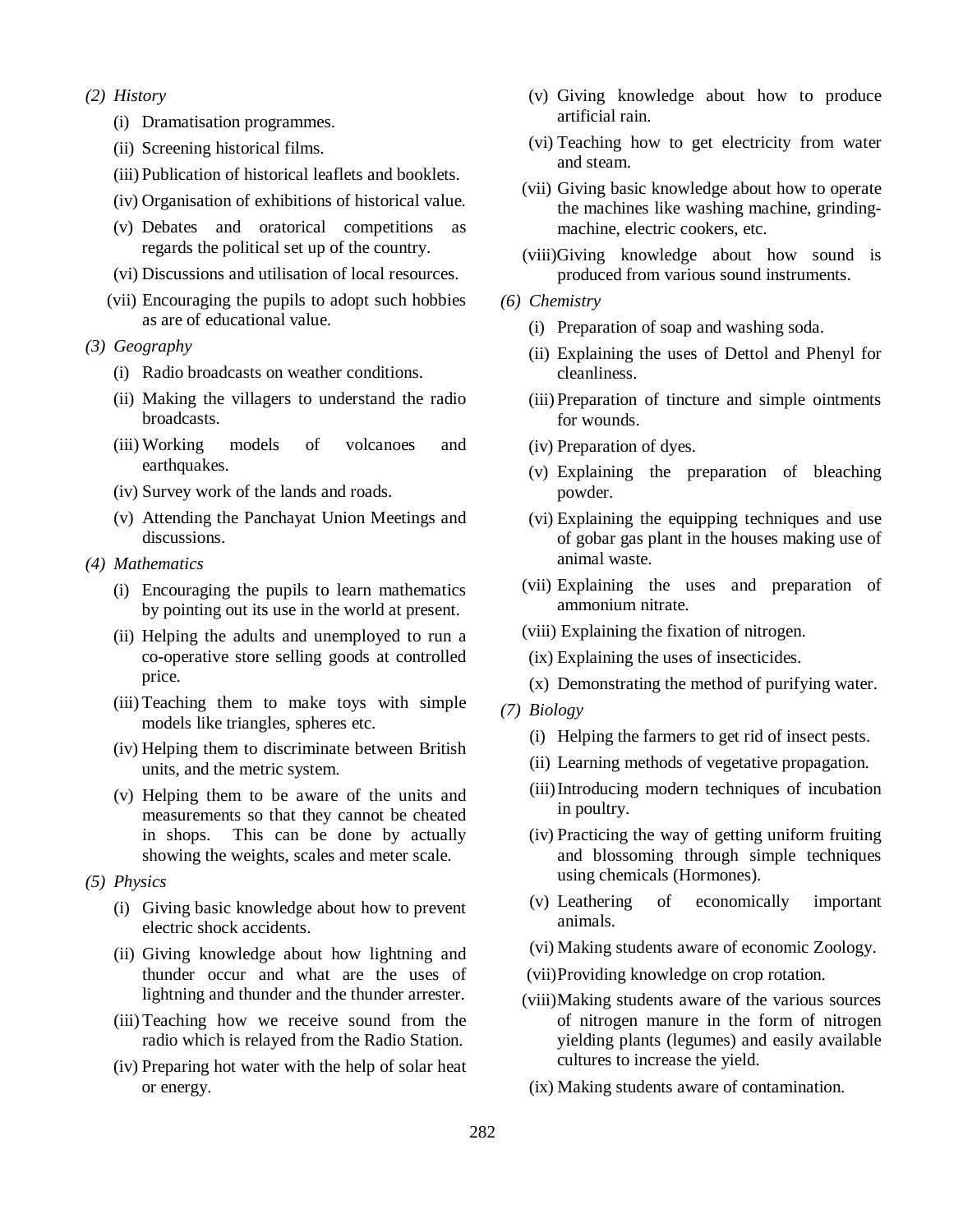- *(8) Home Science*
	- (i) Raising a kitchen garden.
	- (ii) Helping the rural people to have poultry units and to do bee keeping.
	- (iii) Organising rural balwari.
	- (iv) Low-cost nutritious food-demonstration.
	- (v) Improving arts and crafts.
	- (vi) Make use of compost pits.
	- (vii) Pest control measures.
	- (viii) Nutrition education through various games.
- 8. Fifteen per cent of the working time is to be spent for Socially Useful Productive Work. It amounts to about 150 hours a year. The 150 hours can be distributed throughout the year according to the convenience of schools. Sometimes, if it is impossible to give them every week, a stretch of several hours could be given during the year, for a camp. But continuity should be assured in the work. Many adjustments have to be made in the school timetable to give the students and teachers free time to go to the work spot. The timings suitable for the students must also fit in with the timings of the people in the programme area. After the two-year's programme, even when a particular batch of students completes its courses and leaves, the school should plan for follow-up programmes in the areas, by subsequent batches of students.
- 9. The Heads of the institutions should nominate a senior teacher to be in charge and co-ordinate the entire programme for the school and guide the teacher-in-charge. All teachers in the school would be guiding the students of their own class in all aspects of the programme – planning, execution and evaluation. The Heads of the institutions should scrutinize the records and registers maintained by the students, teachers and teacher-in-charge (coordinator) of the programme. The work of the coordinator should be counted in the workload of the teacher.

### **ASSESSMENT**

### **(CLASSES XI AND XII)**

Evaluation is an important aspect of planning and execution of the Socially Useful Productive Work (including Community Services and an optional component of Contemporary Studies) programme in schools. From the beginning of the programme each step needs evaluation. An illustrative guide to the areas of assessment and weightage to be given is contained in the following paragraphs.

### **1. Selection of Socially Useful Productive Work (including Community Service and an optional component of Contemporary Studies)**

Candidates will be required to select one craft and one service per year of preparation for the Examination, i.e. Classes XI and XII. In addition, candidates may also select topics under Contemporary Studies per year of preparation for the Examination.

### **2. Internal Assessment**

The Internal Assessment will consist of assessment in (a) Socially Useful Productive Work (b) Community Service (c) Contemporary Studies *(if opted by candidates)*.The work undertaken by the candidates during the two-year preparation period in each year will be assessed and marked out of 100.

### **3. Socially Useful Productive Work**

- (i) This will be taken to mean work practice in craft. In contrast to community service it implies the making of articles of social use or practice of a skill.
- (ii) The areas of assessment of Socially Useful Productive Work may be classified as follows:

*Marks*

| (1) | Preparation  | 10 |
|-----|--------------|----|
| (2) | Organisation | 20 |
| (3) | Skills       | 40 |
| (4) | Research     | 20 |
| (5) | Interest     | 10 |
|     |              |    |

- (iii)*Preparation:* It is important to select a craft which is socially useful and within the candidates' capabilities. It may be necessary to visit localities where certain crafts are practiced and note details of the processes or methods involved.
- (iv) *Organisation:* The candidates should be able to explain in writing the tools, materials and processes required as well as draw up a timetable/programme of work.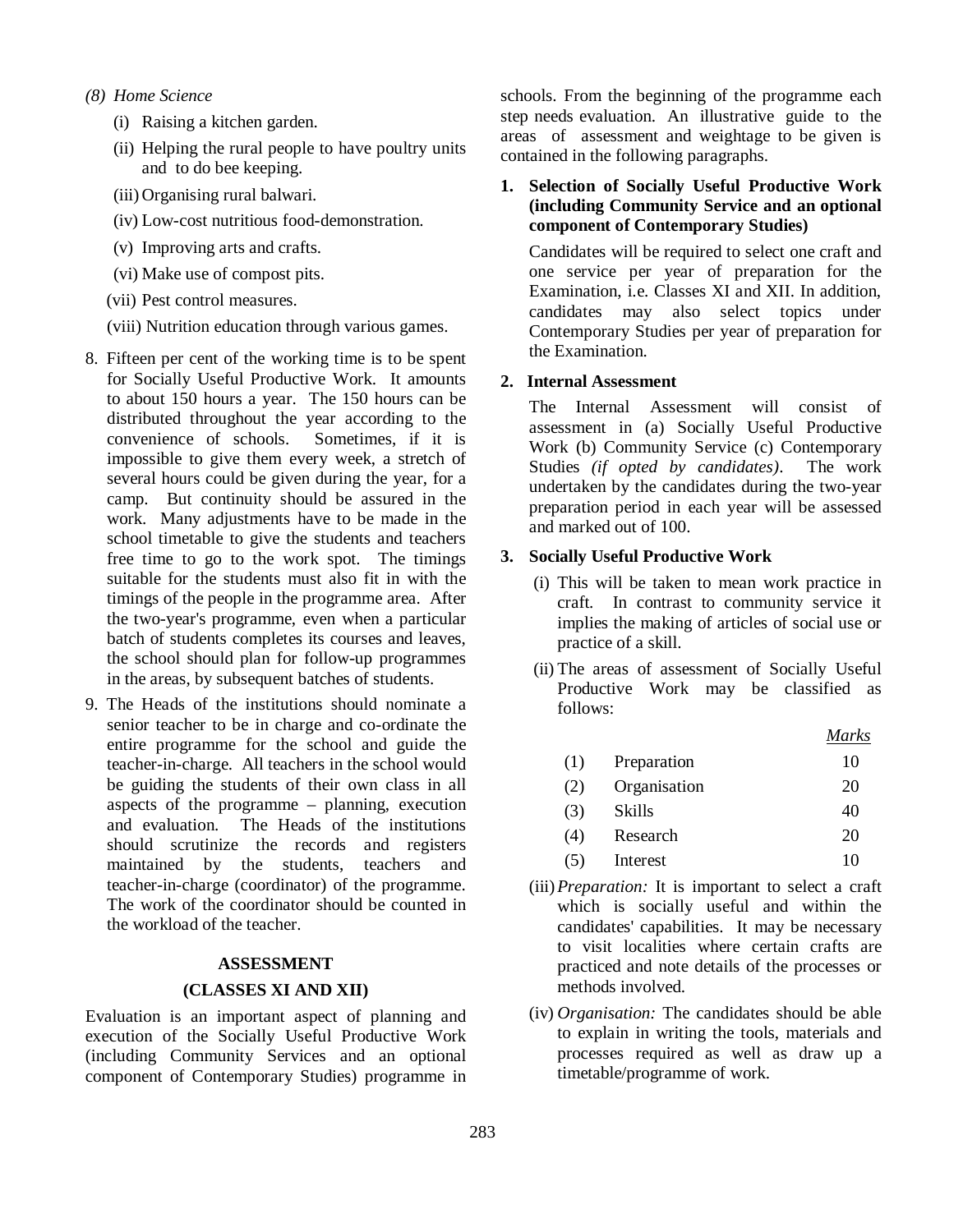- (v) *Skills:* The manipulative skills of the candidates should be assessed regularly from the finished product(s) and should include the candidates' abilities to follow the processes or methods of the craft.
- (vi) *Research:* This is the candidate's ability to analyse a process or method and suggest/implement improvements as also improvise wherever necessary.
- (vii) *Interest:* This is an assessment of the candidate's industriousness, constancy and

## NAME OF THE SCHOOL

*Internal Assessment Card for Socially Useful Productive Work*

Name of Candidate: \_\_\_\_\_\_\_\_\_\_\_\_\_\_\_\_\_\_\_\_\_\_\_\_\_\_\_\_\_\_\_\_\_\_\_\_\_\_\_\_\_\_\_\_\_\_\_\_\_\_\_\_\_\_\_\_\_\_\_\_\_\_\_\_\_\_\_\_\_\_\_\_\_\_\_

Craft/Skill:

| 1100100011111111111100111 <b>0</b> |                                          |             |              |  |        |  |          |  |                                                                                    |  |
|------------------------------------|------------------------------------------|-------------|--------------|--|--------|--|----------|--|------------------------------------------------------------------------------------|--|
|                                    | Date of Assessment   Areas of Assessment |             |              |  |        |  |          |  |                                                                                    |  |
|                                    |                                          | Preparation | Organisation |  | Skills |  | Research |  | Interest                                                                           |  |
|                                    |                                          |             |              |  |        |  |          |  | Grade   Points   Grade   Points   Grade   Points   Grade   Points   Grade   Points |  |
|                                    |                                          |             |              |  |        |  |          |  |                                                                                    |  |

# **ASSESSMENT RECORD**

| <b>INTERPRETATION OF GRADES</b> |  |
|---------------------------------|--|
|---------------------------------|--|

| Very Good    |
|--------------|
|              |
| Satisfactory |
|              |
|              |
|              |

### **4. Community Service**

- (i) This will be taken to mean work done in the home, school and outside, which is beneficial to the community.
- (ii) The areas of assessment of Community Service may be as under:

*Marks*

|                     | Marks |
|---------------------|-------|
| (1) Preparation     | 10    |
| (2) Organisation    | 20    |
| $(3)$ Skills        | 40    |
| (4) Resourcefulness | 20    |
| $(5)$ Interest      | 10    |

- (iii)*Preparation*: It is important to select a service that will be beneficial to the community. It may be necessary to form teams or squads and to select a leader.
- (iv) *Organisation* is the knowledge of the tools, materials and methods/processes by which the work can be done, and the ability to draw up a timetable, or programme of work.
- (v) *Skills* are the manipulative skills of doing the work. The quality of the candidate's work should be assessed.
- (vi) *Resourcefulness* is the ability to complete the work in spite of problems and difficulties and to improvise wherever necessary.

conscientiousness with regard to the work undertaken. The candidates should be able to adhere to the timetable/programme of work drawn up by them.

(viii)*Record card:* This should be kept for each candidate and the assessment of Socially Useful Productive Work entered in it. A specimen of the record card is given below for guidance.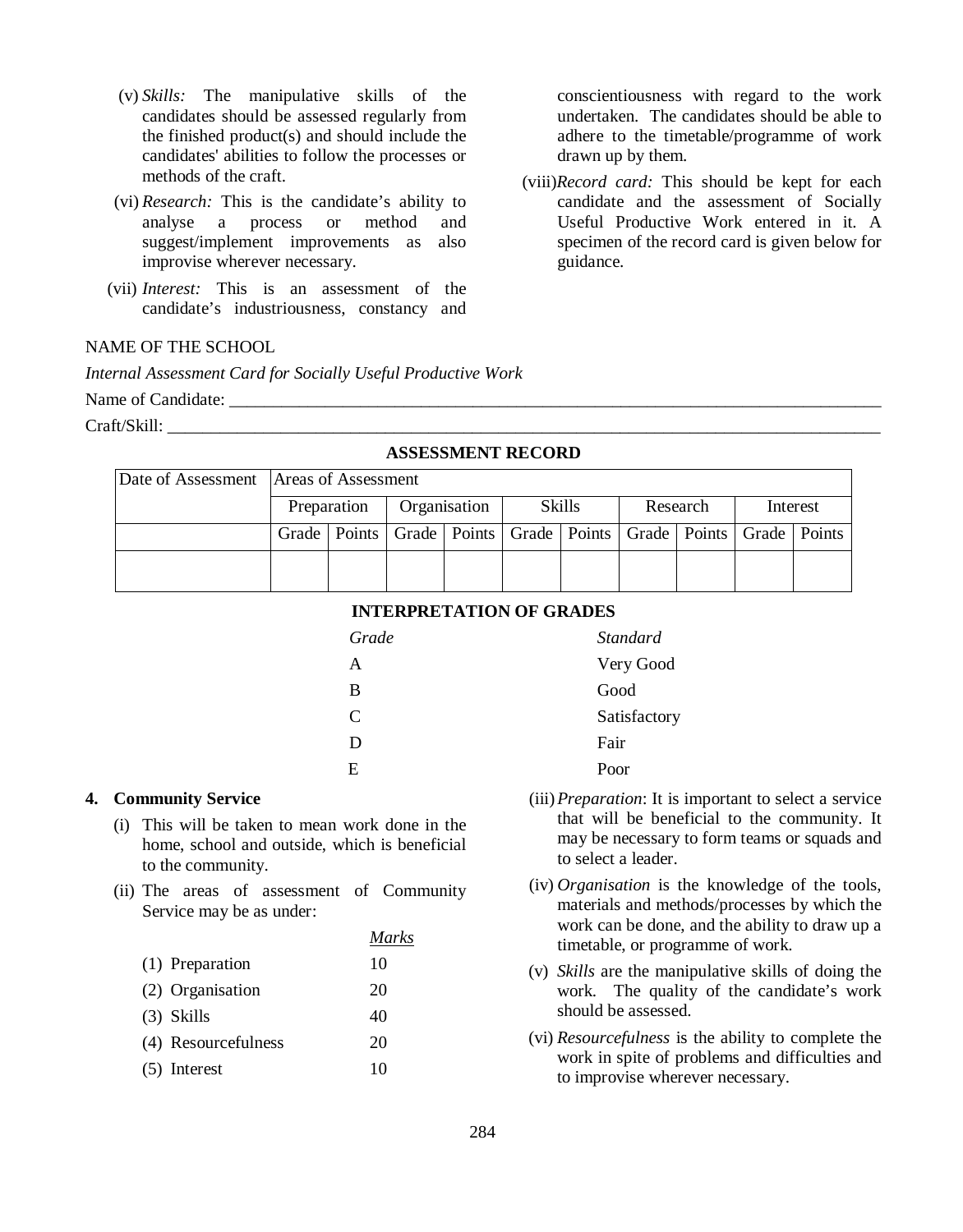- (vii) *Interest* is the assessment of the candidate's constancy, industriousness and conscientiousness in doing the work and their abilities to adhere to the timetable, or programme of work drawn up by them.
- (viii)A record card on the lines suggested for Socially Useful Productive Work should be kept.
- (ix) A **practical scheme** for day schools is given below:
	- (a) In the case of day-schools, parents should be involved in making their children aware of their responsibilities in the home and to persons in the area in which they live. They should be encouraged to render service in the home and to their neighbours. Such service may take the form of helping parents in cleaning the house, making the beds, assisting in the kitchen, cleaning the backyard, helping in the garden, visiting the sick, teaching a child, or children in the neighbourhood, and so on.

Experiments should be tried in every school in which there are day scholars. Parents should be asked to give each child a job of work to do, which will last between 20 minutes to half an hour *each* day.

- (b) A diary should be kept for each child in which the parents enter this every day:
	- (i) Nature of work;
	- (ii) Time allotted;
	- (iii)Remark of the parent;
	- (iv) Signature of the parent.

Thus, it will be possible for the school to ensure that children do at least three and half-hours *of Socially Useful Productive Work and Community Service*, per week.

(c) The number of hours as far as the *Social Service* is concerned in the case of day scholars, will then be within the home and the neighbourhood and may rightly be termed 'Homework'.

The remarks to be entered by the parent should be specified so that they may be converted into grades.

- (d) A suggested five points "remarks" scale is given below:
	- A -Very Good
	- B -Good
	- C -Satisfactory
	- D -Fair
	- E -Poor
- (e) The class teacher should be required to enter the "grades" in a special register against each child.

## **5. Contemporary Studies**

Pupils are to be provided a general appreciation of the topics given with a view to cultivate and inculcate values promoting sustainable societal practices. Assessment will be done on the basis of participation in class discussions. Grades may be awarded as for SUPW.

## **6. Mark Sheets**

 The Council will provide "mark sheets" and instructions to Heads of schools to submit the SUPW (including Community Service) and Contemporary Studies (optional) results in terms of grades A, B, C, D and E, to the Council. (Marks obtained out of 200/300 are to be divided by 2/3.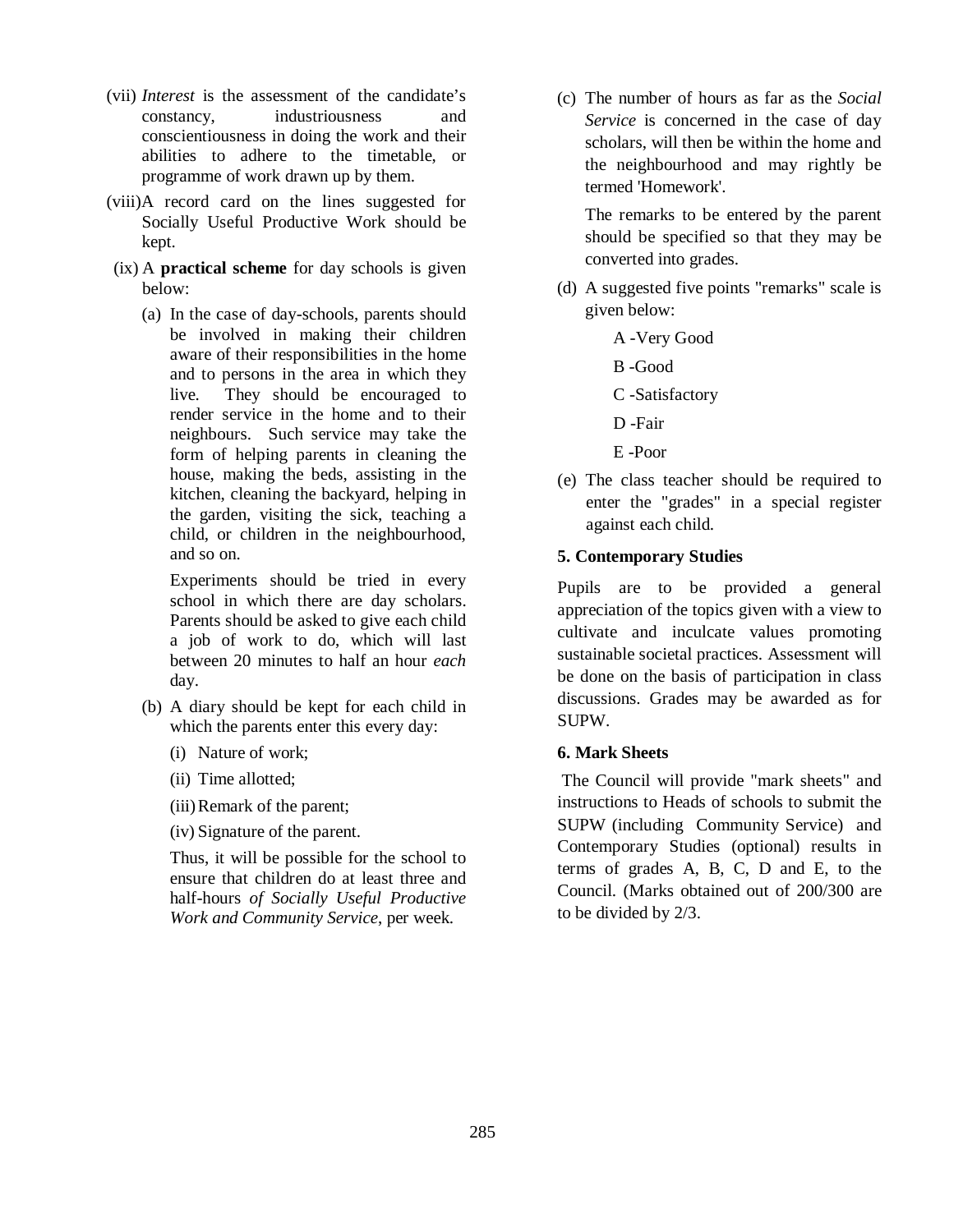# **CONTEMPORARY STUDIES (OPTIONAL)**

## **(Recommended to form a component of SUPW)**

The aim of this section is to provide to all students the ability to comprehend social transformations and develop in them the ability to utilize knowledge and skills to effectively address emerging opportunities. The student should learn:

- (i) To analyse concepts and practices within socio-economic, political contexts in the society.
- (ii) To critically examine and evaluate various development strategies and experiences so as to be able to generate a viewpoint of their own.
- (iii) To understand the inter-relationships of development in the country, in the region and at the international levels in commerce, trade and socio-political areas.
- (iv) To develop a challenging attitude to act on the social and environmental matters in order to introduce change for a sustainable social order.
- (v) To appreciate the conflicts of interests between social political organizations at the national and international levels and develop a comprehensive appraisal of their impact on the individual.

# **CLASS XI**

## **1. Emergence of new Society**

- 'Greens' and 'Culture Creatives'.
- Emerging trends in modern society:
	- Organic Foods
	- Vegetarianism
	- Feminism
	- Decline of the industrial age practices
	- Netizens

## **2. Atmosphere and Climate change**

- What is the "greenhouse gas effect" and which are the "greenhouse gases"?
- Is global warming man-made?
- What are the likely consequences of global warming?
- What other climate changes are taking places?

 What measures can we take to mitigate or combat these changes?

## **3. Equity, Equality, Social justice**

- Constitutional provisions.
- Present political aspirations.
- Social imbalances.
- Perspectives promoting sustainable society.

## **4. The Energy Debate**

- Impact of burning fossil fuel on environment.
- Future of nuclear energy.
- Scope of fuel conservation.

## **5. Reaching Out**

Types of communication networks and their utility – e-mail, facsimile, video conferencing; understanding of the Internet as a global knowledge base and communication network.